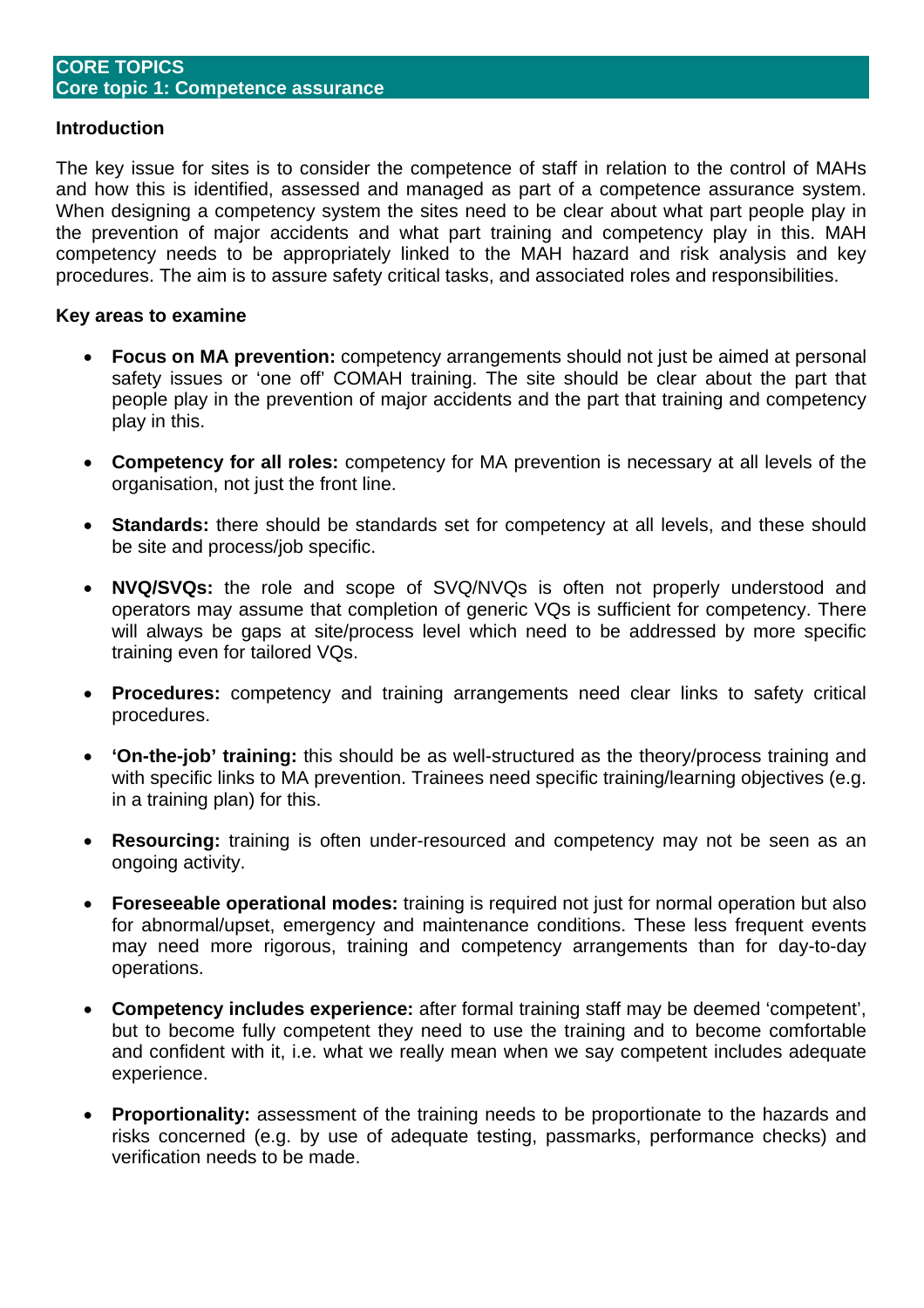- **Validation and Evaluation:** training also needs to be adequately validated ('Did this training deliver what it was supposed to?'), evaluated ('Is this the right kind of training for our needs?') and recorded.
- **Trainers and assessors:** they need to be trained in their roles, and, equally importantly, they need to be credible (experienced, knowledgeable and with sufficient process understanding) to the workforce.
- **Reassessment and refresher training:** arrangements should be in place to check and monitor task performance, reassess competence in key areas and provide appropriate refresher training.

#### **Inspection points:**

- Assess documentation and records.
- Talk to trainers and assessors, and new employees (operators) or those in training.
- Focus on safety critical tasks & key MAH roles.
- Ask how on-the-job (i.e. process/job-specific) training is structured.
- Work with existing training department if possible to encourage ownership, ongoing commitment and in-house expertise.
- Are there standards for competency at all levels, and that are site and process/job-specific?
- Ask about how range of training needs covered e.g. normal, upset, emergency and any use of simulators (for complex plant and upsets).
- Consider maintenance & technical training.
- Quality of the trainers.
- The role of refresher training.
- Site's auditing themselves on the effectiveness of the training arrangements.

## **Specific documents**

In addition to the general documents that should be requested prior to the visit (see chapter 'Aim of the Guidance') it is recommended that the following documents, which are specific to this topic, should also be requested:

- Training records for a selection of personnel involved in the control of MAH;
- Records of audit/review of the competency assurance system.

## **Enforcement and advice**

The HID approach should focus on ensuring there is a thorough understanding and analysis of the MAH elements of the job and tasks concerned, and that these are linked to training. In general we are looking for evidence that:

• There is a structured and continuous process in place which is firmly linked to the MAHs on site, and to identified safety-sensitive roles, responsibilities, tasks and procedures.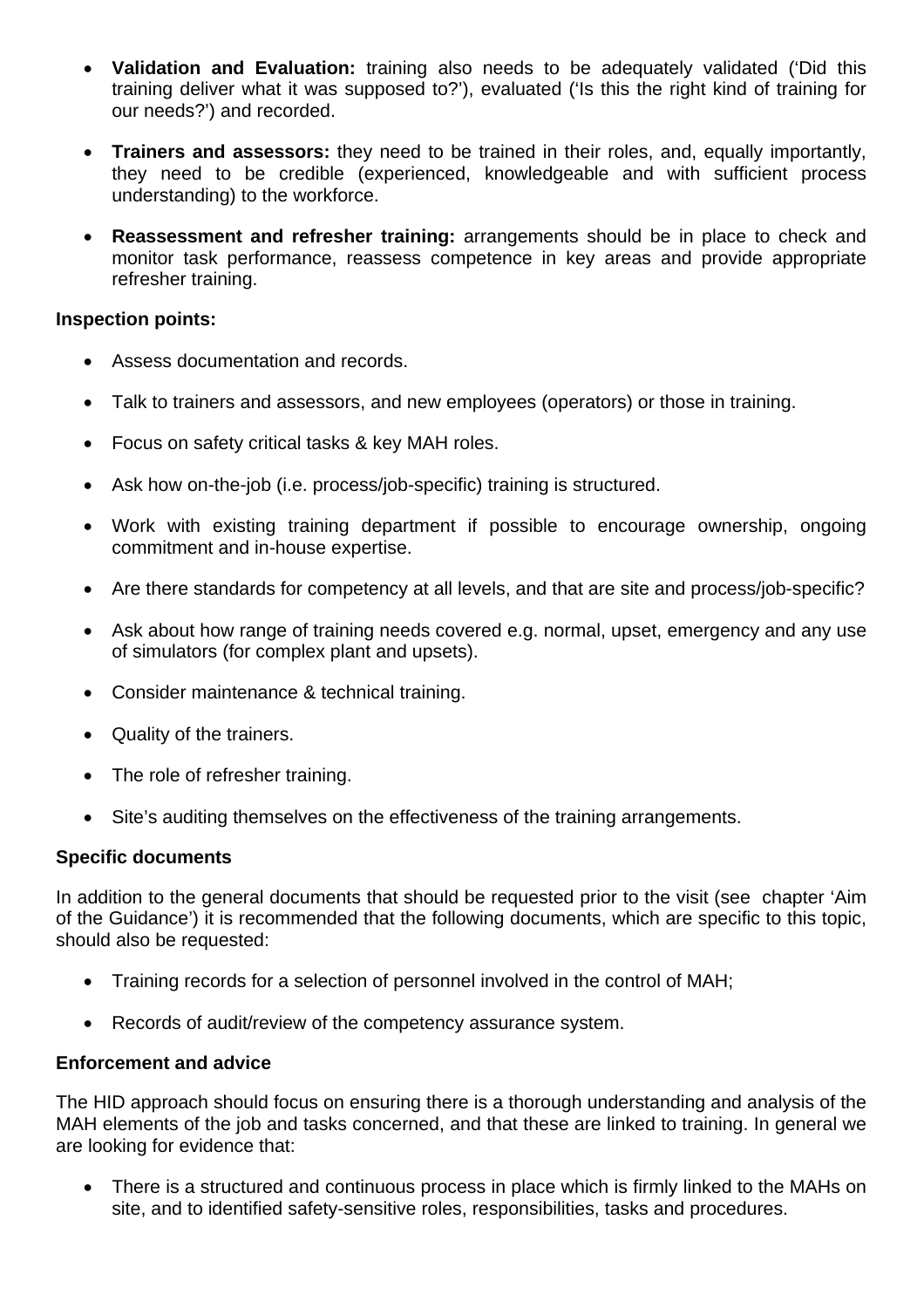• There are adequate arrangements, resource and commitment in place to maintain competence.

Improvement Notices have been issued on establishing a competency framework during a major business process re-engineering and following a major incident.

## **Guidance**

- **Reducing error and influencing behaviour**, HSG48.
- **Developing and maintaining staff competence: railway safety principles and guidance (part 3 section A)** HSG197.
- **Competence assessment for the hazardous industries** Research report 086, includes a usable format for sites to use for self assessment of their training and competency arrangements.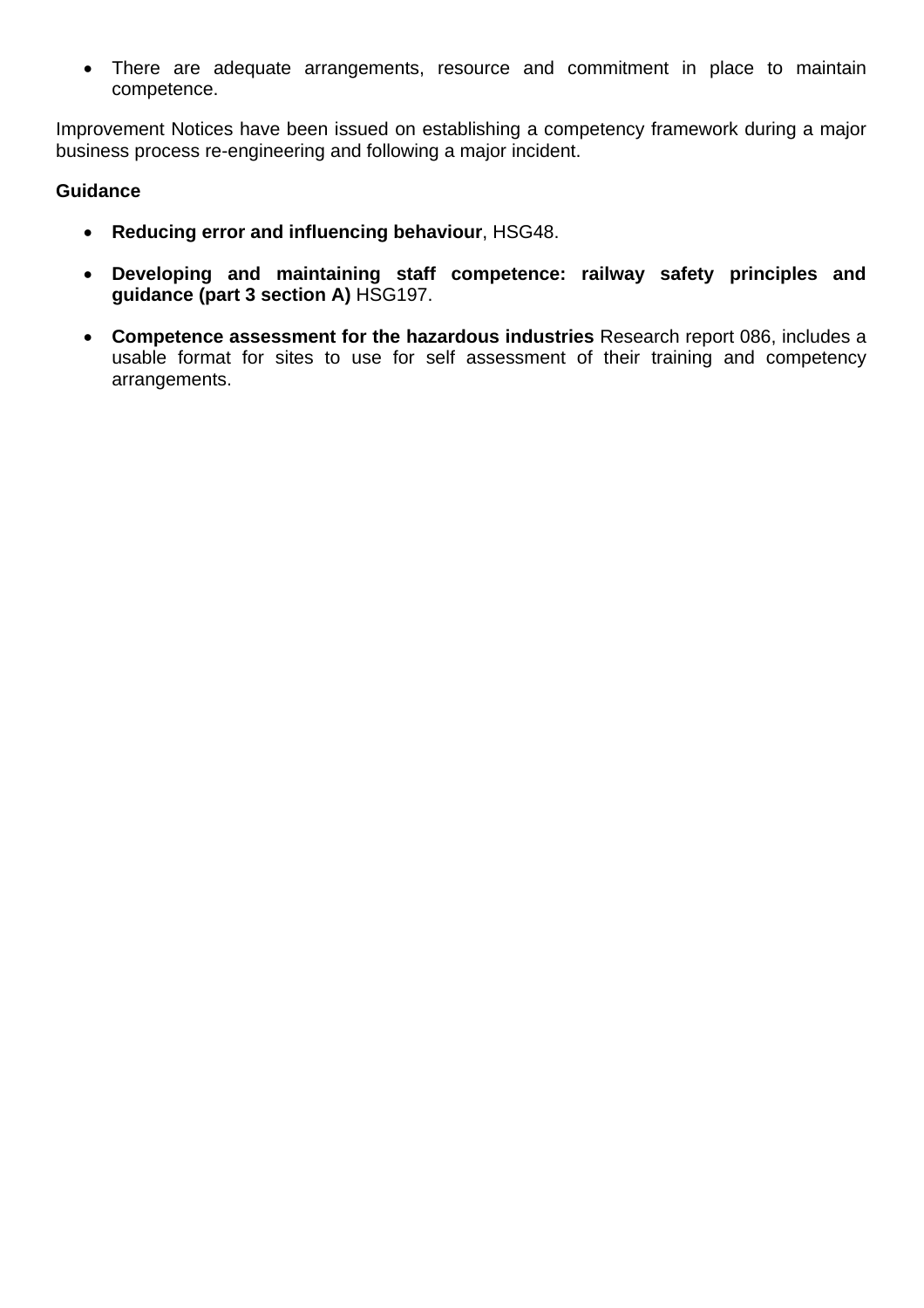# **Question set: Competence assurance**

|   | Question                                                                                                                                                                                                                                                                                                                                              | Site response | <b>Inspectors view</b> | <b>Improvements needed</b> |
|---|-------------------------------------------------------------------------------------------------------------------------------------------------------------------------------------------------------------------------------------------------------------------------------------------------------------------------------------------------------|---------------|------------------------|----------------------------|
|   | Is competence in relation to management of the major<br>hazards approached in a structured manner?                                                                                                                                                                                                                                                    |               |                        |                            |
|   | Are the training requirements linked to major accident<br>hazards (MAHs) clearly identified?<br>Is the approach to training and competency<br>clearly set out in relation to MAHs?                                                                                                                                                                    |               |                        |                            |
| 3 | Are safety-critical roles, responsibilities and tasks<br>clearly identified?<br>Are the competence standards required to<br>$\bullet$<br>ensure their safe conduct defined?<br>What are the links to safety<br>critical<br>procedures and tasks?<br>Is training clearly linked to these?<br>Are all levels of staff included (including<br>managers)? |               |                        |                            |
| 4 | the competence of those managing<br>the<br>ls.<br>competence management system maintained?                                                                                                                                                                                                                                                            |               |                        |                            |
| 5 | Are trainers - including training managers - trained<br>(e.g. 'train the trainer courses)?<br>Are there assessors appointed and trained?<br>Are trainers and assessors credible?<br>Is the system documented and controlled?<br>Is there verification of the system (internal<br>and external)?                                                       |               |                        |                            |
| 6 | Are staff recruited and selected against defined<br>criteria for the job?                                                                                                                                                                                                                                                                             |               |                        |                            |